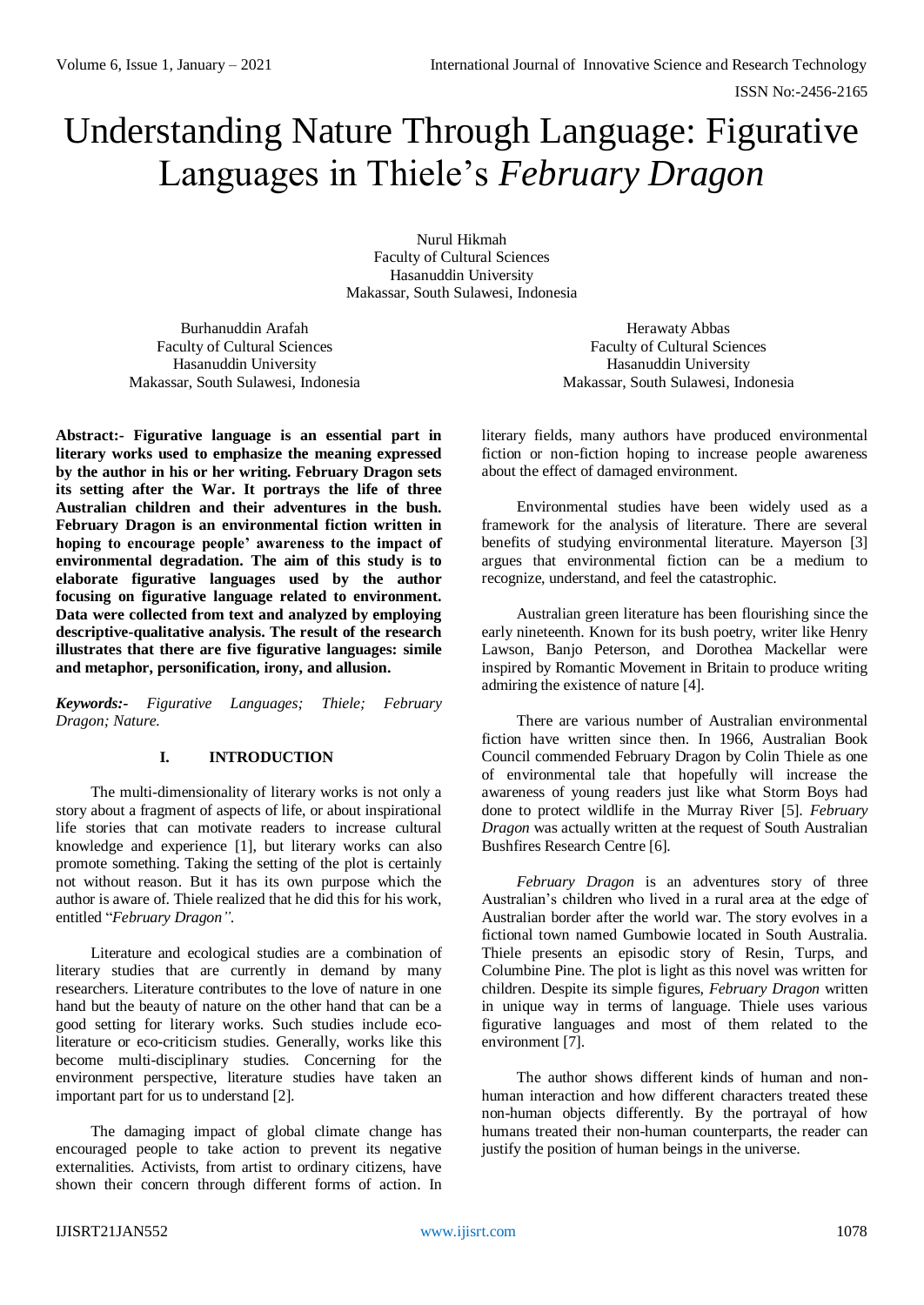The aims of this study are to elaborate figurative languages used by Thiele, and the purpose of using it. The researcher investigates through narratives and classified into several categories of figurative languages. The researcher also discusses the relation of the figurative languages with nature.

## **II. THIELE AND HIS WORKS**

Thiele is a writer from Australia whose full name is Colin Milton Thiele. Formed on 16 November 1920, he died on 4 September 2006. Thiele died from heart disease in a hospital in Brisbane, aged 85. He was a writer and educator from Australia. He was known for his award-winning children's fiction, the novels Storm Boy, Blue Fin, The Sun on the Stubble and February Dragon in particular.

Thiele was born in Eudunda in South Australia. Only until he went to school at Julia Creek did he speak German. Before studying at the University of Adelaide, he was educated at many state schools, including Eudunda Higher Primary School and Kapunda High School. He got his university certificate in 1941.

In several literature sources, it is found that More than 100 books were written by Thiele, mostly detailing life in rural Australia, especially the Eudunda, Barossa Valley, and Murray River in South Australia's Coorong regions. Several of his books were made into films or television series as an Australian writer on the list, including Sun on the Stubble, The Fire in the Stone, Blue Fin, and Storm Child.

One of his quite impressive novels is February Dragon, written in 1966, this novel is about the three adventure Australian children in the bush in rural area. Thiele is indeed famous in several works since he often described life in rural Australia. This work then became the object of this research study. In this novel, several expressions are found which are stylistically called figurative language to describe nature [8]. Thiele has a figurative writing style which can then be divided into clusters, for example personification, illusion, simile and so on. All of these are revealed in detail in this study. He was a strong writer for stylistics.

Literary works by Thiele dated from the early 20th century to the very beginning of the 21st century, just before his death in September 2006. The key aspect of his study was literature for children and educational resources for teachers and other authors.

# **III. RESEARCH OBJECTIVES**

The objectives of this study are formulated as follows; 1) to elaborate figurative languages used by the author focusing on figurative languages related to environment, and 2) to reveal the author's nature view through figurative languages used in his work *February Dragon*.

## **IV. DATA SOURCES AND PROCEDURES**

This research is a text research that relies on descriptive discussion. The data of this research are in the form of expressions, statements, and sentences contained in February Dragon which were obtained after reading in depth and repeatedly.

This study makes use of primary data from the work. The only data source for this research is a literary work written by Thiele entitled *February Dragon* using interpretation techniques for each data related to figurative language elements that are specifically related to environmental surroundings. All data of this study are in the form of text descriptions, conversations of a character with others, assessments of a character with other characters, and the thoughts of the characters about the natural environment around them.

The data collection procedure is by taking words, specific terms, phrases, sentences, expressions from the work and separating them from the novel text. All of the data in this study are contextualized in nature. From the series of data, then they are categorized according to their characteristics, namely simile and metaphor, personification, irony and allusion.

## **V. METHODS**

This article employed qualitative research. The data were collected from the novel February Dragon. The researcher highlighted phrases, words, or narrative, and classified them into the classification of figurative language. Collected data in this research were deeply analyzed by applying descriptive method. After categorizing the highlighted data, they are putting in the table slot.

# **VI. FINDING AND DISCUSSION**

# *A. Findings*

Since the focus of this study is about figurative language, so only the aspect related it will be explored. Figurative language is a part of figure of speech and generally applied in the study of poetry. However, many studies have applied the study of figurative language in literary works like Novel. According to Perrine [9], figure of speech is using different way of saying something other than usual way. The meaning of figurative language cannot be taken literally.

The purpose of figurative language is to draw the attention of readers, so that the poem is interesting to read. Other than that, it also delivers the idea of the poet in a specific and creative manner [10].

Perrine and Arp [9] further divide figurative language into several categories, however the researcher only elucidates some of them as it is used by Thiele in the novel.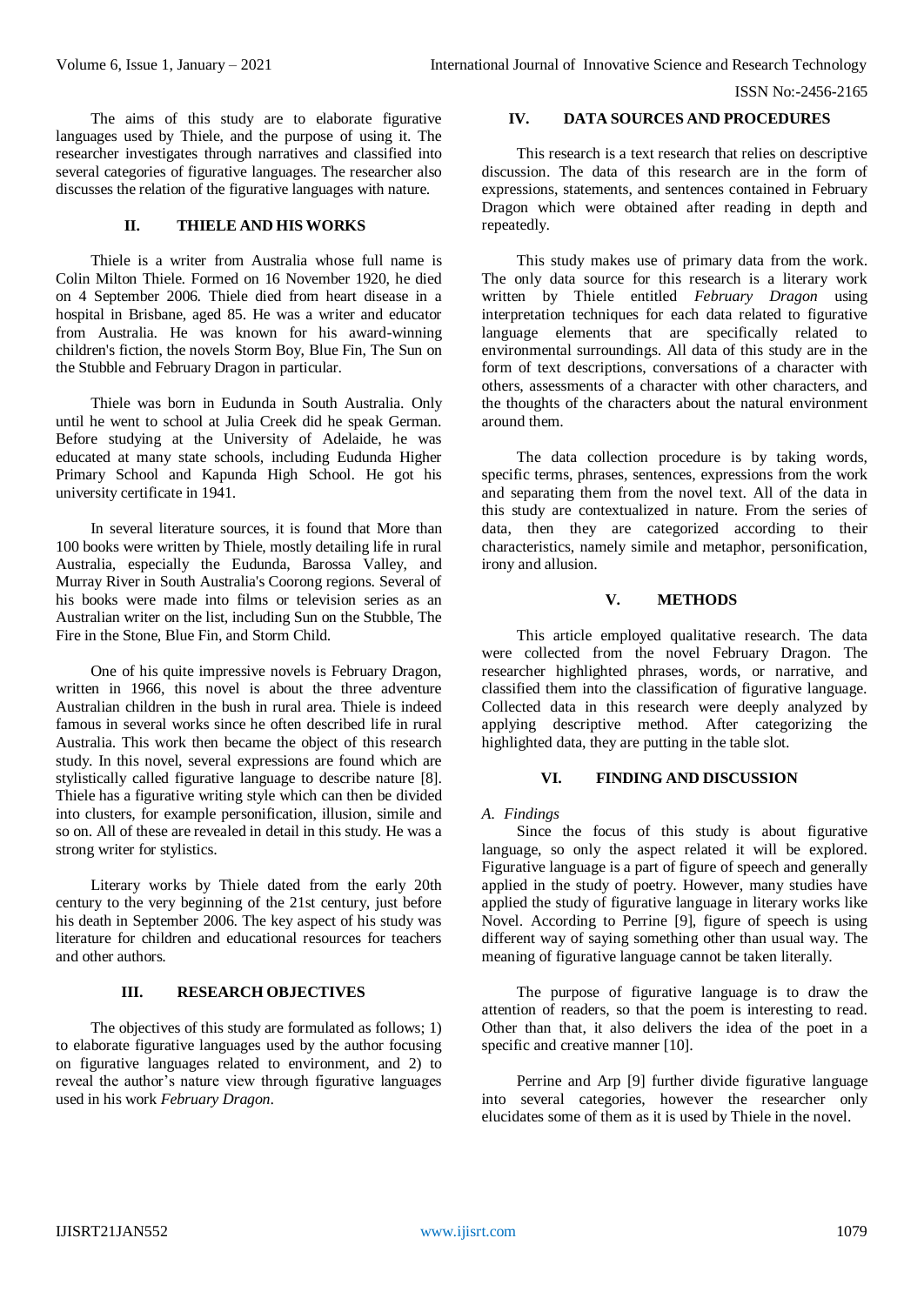#### *1) Simile and Metaphor*

Simile and Metaphor is used to illustrate two things that are similar. The comparison using simile is expressed by using words or phrase as similar to, like, resembles or seems [9] [11]. A metaphor is a declaration which compares two things that are not the same. Metaphors do not use the words "like" or "as," unlike similes. Such statements only make sense when the reader understands the connection between the comparisons of the two things.

# *2) Personification*

Personification according to Perrine and Arp [9] is the attribution to something nonhuman of a personal nature or human characteristics, or the depiction in human form of an animal, an object, or a concept. The way readers imagine things is affected by using personification.

## *3) Irony*

Verbal Irony usually signifies the opposite, typically for humorous or emphatic effect, the expression of one's meaning [9] [12]. Sometimes irony makes the readers compare two different situations.

## *4) Allusion*

Allison is a reference of something in history of previous literature [9]. Some allusion is found in February Dragon

This study divides environmental aspects into two categories: flora and fauna. Flora is a plant. In a broader context, flora means all kinds of plants that exist on earth and fauna is all kinds of animals that live on earth. Flora and fauna have such many and varied types that they are no longer counted. These various animals and plants have various places of residence in the world.

Australia is a region that has a unique biodiversity of flora and fauna compared to several other countries. The uniqueness of flora and fauna in Australia has been implicitly introduced through Thiele's work.

In literary studies, literary works that utilize and highlight nature as a setting are called green literature [13]. Meanwhile, literary works that promote stories about children are categorized as children literature. Thus, Thiele's work is a literary work of green literature of children or children literature of green [14].

Based on the text exploration, it is found the figurative language in *February Dragon* as follows:

| No | <b>Figurative Language</b> | <b>Nature (Environment)</b> |       |
|----|----------------------------|-----------------------------|-------|
|    |                            | <b>Flora</b>                | Fauna |
|    | Simile                     |                             |       |
|    | Metaphor                   |                             |       |
|    | Personification            |                             |       |
|    | Irony                      |                             |       |

5 Allusion 1 3 4

Table 1. The Figurative Languages Found in Thile's February Dragon

The diversity of flora and fauna in this work which is revealed through literary texts can be stylistically identified as shown in the table above. Several examples of each type of figurative language were presented in the discussion session. The mapping of the figurative types as mentioned in the Table above is done after data reduction is done to avoid repetition and equation forms. It also needs to be clarified here that there are a number of data that have more than one aspect of figurative language.

## *B. Discussion*

February Dragon despites its simplistic story contains various figurative languages that make the story more powerful. Besides creating beautiful story, the use of figurative language is also purposed to present vivid image of Australian nature.

The researcher found four types of figurative languages that related to environment or nature. The four figurative languages are discussed below:

# *1) Simile*

Simile is used by Thiele to describe the physical appearance of the characters. The portrayal of character using simile can be seen in Thiele's description when "Turps rubbed one bare leg against the other like human grasshopper (3). In this part, Thiele compare the similarity between Turps leg and grasshopper. The second example of simile found in the narrative is the description of old Barnacle, the shop owner in town, when he gets mad because the children playing mischievous trick to him.

## Example 1:

*Old Barnacle's face blackened like thundercloud. "Out!" he roared, pointing to the door and bringing his sixpound boot down on the wooden floor with such crash that the selves shook and three loses onions bunch out the counter* [15].

The expression blackened like thundercloud show that the old Barncale is mad because of the children. The author portrays madness as thundreclod. Another example of simile also can be identified in this sentence: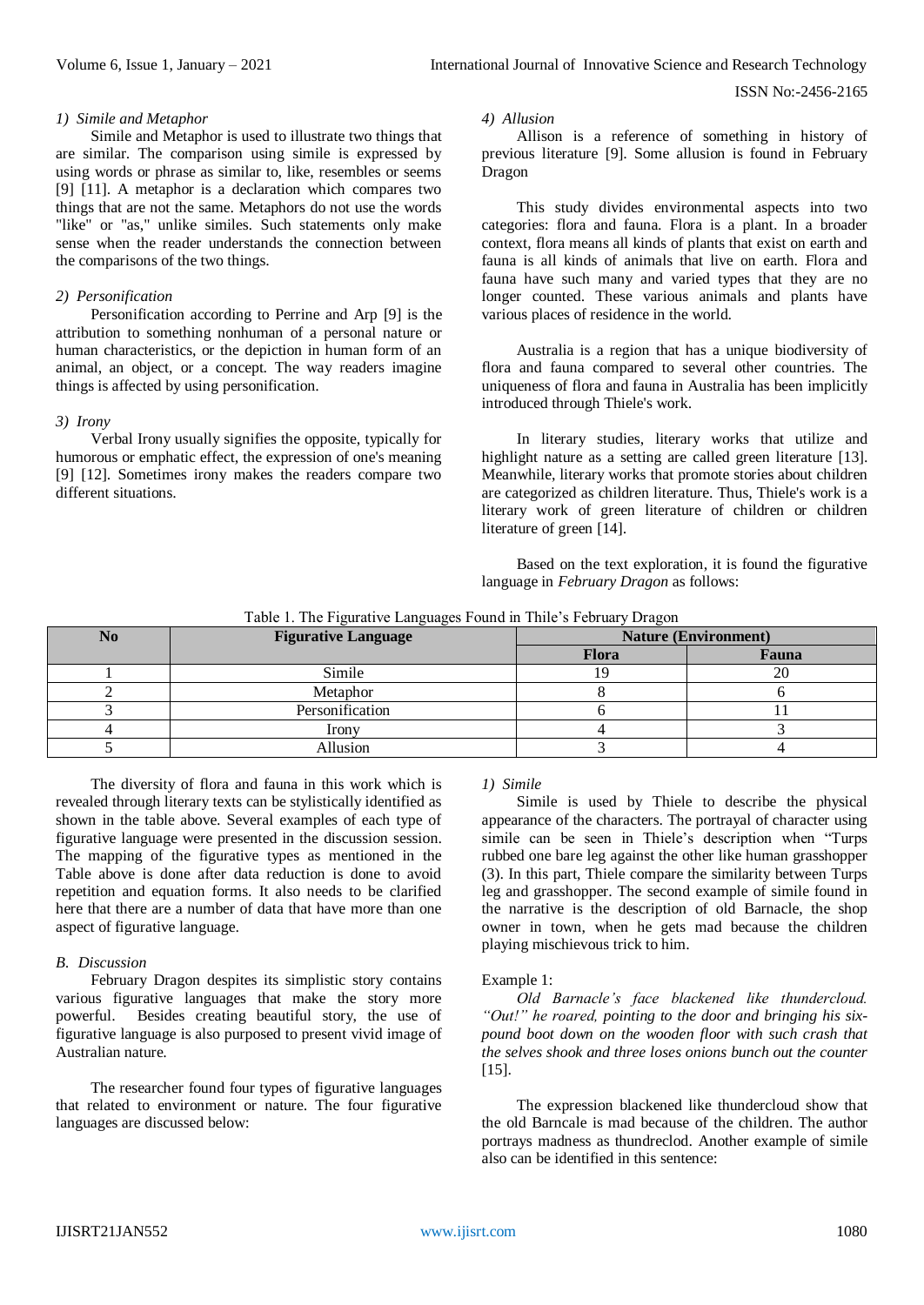### Example 2:

"*Aunt Hester is enthusiastic as layin hen*" [15].

The sentence is categorized as simile. The figures found in the sentence show the similarity of human and layin hen. It is described that when human is enthusiast about something, he or she will probably look like a hen who is laying its eggs.

## *2) Metaphor*

The study of metaphor is increasingly gaining an important position due to the growing awareness that language is not only a reflection of reality, but also a shaper of reality. Metaphor is a linguistic phenomenon that applies at the semantic level. Metaphors are related to the relationship between one word and another in forming a meaning. In expressing something, literary works make use of metaphorical expressions for beauty.

Metaphor is seen as a unique form of language, and it can also be strange because the word relations in the metaphor go beyond the boundaries of literal language relations that have been mutually agreed upon in daily communication. Metaphors are characterized by the substitution of relations, associations, conceptualizations, and analogies in the arrangement of their relationships:

For metaphor, Thiele used the word like "dragon" and "monster" to describe the fire. Both of those word have strong meaning, and it is believed used by the author to describe how dangerous the bushfires in Australia.

# *3) Personification*

Personifications in February Dragon are the author's powerful way to express the condition of his surroundings. The example of personification can be seen in the following Thiele's illustration.

## Example 3:

*The trees in The Big Scrub tossed in the rising wind. The birds called hastily; the animals fidgeted, ill at ease. Perhaps they sensed something stirring down at Rowett's Reserve* [15].

As described in the quotation above, Thiele used human characteristics like "tossed", "called" and "fidgeted" to describe the trees and the animal. Personification is the best way to describe the situation so the reader can really feel the atmosphere of the story.

Another example of personification in the story can be seen in the following quotation:

#### Example 4:

*And so Miss Stravy's bus whopped happily through the trees or ground the teeth of its gears up the ridges* [15].

In the above quotation Miss's Stravy bus whopped happily is personified as the bus is having human feeling. Literally, the bus does not seem happy. The word happily is used to describe that the car is in a good condition.

#### *4) Irony*

Irony in February Dragon is described in several situation. Thiele illustrated these situations as follows.

#### Example 5:

*There they stayed until the late afternoon when, after another bout of eating that Mr. Pine said was quite rich and unnecessary enough to make them all bilious, they set off home to their waiting farmyard and empty wafer troughs* [15].

#### Example 6:

*"It's just as well," Mr. Pine said, slackening the belt on his old working trousers, "that Christmas comes only once a year. Otherwise the people would all be dead from overeating, and the animals from starvation and neglect* [15].

After having family lunch at Summertown, Mr. Pine decided to return home earlier because he wants to feed the animals on the farm. From the quotation above. There is some kind of irony presented in Mr. Pine's thought about Christmas as he illustrated the comparison between humans, who get an enormous supply of food when animals starved to death because humans ignore them.

Another example of irony can be seen when the author compares the situation in the city and in the rural as shown below.

## Example 7:

*It was tremendous Christmas dinner, one of those huge turkey and gravy and seasoning. But when it was all over, Resin, Turps, and Columbine suddenly felt that things had come to dead end. There was nowhere to go- no sheds to play in, no dam to swim in, no big scrub to explore. Outside the asphalt street, shimmering and meling into tackiness, ran straight and wide through the center of the town, past the shop and wide to the center of the town* [15].

The situation presented above show how people exploited the environment. Rural slowly turns into city, full of big road and shop. The irony is children no longer has excited place to play, and the atmosphere is also getting hot because there are no more trees in the city.

#### *5) Allusion*

The example of allusion can be recognized from the title of the novel. February Dragon is likely inspired by the actual environmental issues that happened in Australia for nineteenth century, the bushfires. The title February Dragon attributes to Australia raging wildfire, which is often happened in February. Some of the worst fire happened for 19 centuries was Black Thursday happened on February 6, 1851, Red Thursday on February 1, 1898, Black Sunday on February 4, 1929, and many more arrival in the following years after.